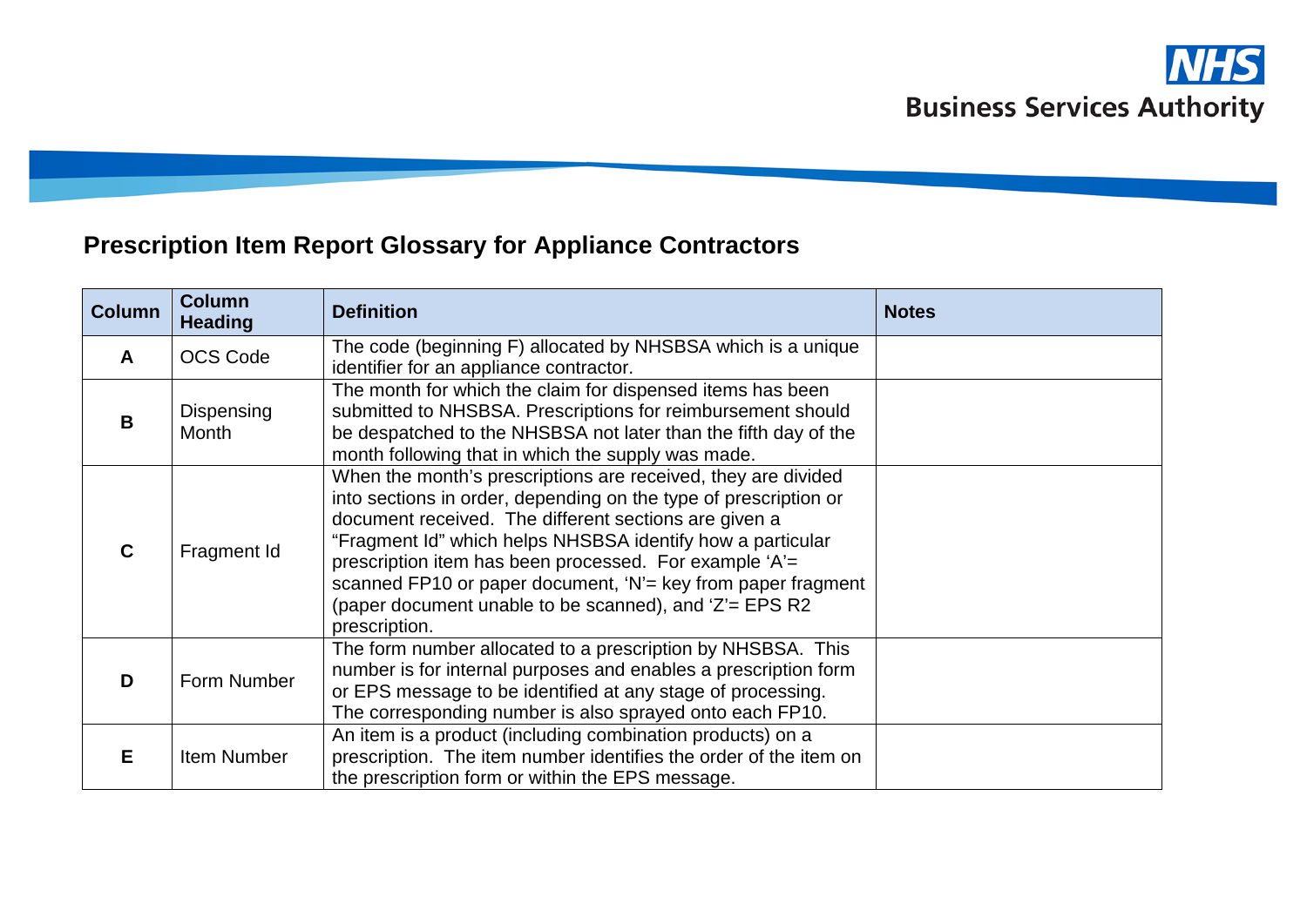

| <b>Column</b> | <b>Column</b><br><b>Heading</b> | <b>Definition</b>                                                                                                                                                                                                                                                                                                                                                                                                                                                      | <b>Notes</b>                                                                                                                                        |
|---------------|---------------------------------|------------------------------------------------------------------------------------------------------------------------------------------------------------------------------------------------------------------------------------------------------------------------------------------------------------------------------------------------------------------------------------------------------------------------------------------------------------------------|-----------------------------------------------------------------------------------------------------------------------------------------------------|
| F             | Element Id                      | This will usually be 1. However, some prescription items have<br>more than one element. This occurs when more than one pack<br>size has been used to meet the order. Elements of the same<br>item will appear below each other. For the total reimbursement<br>price or quantity for these items, it is necessary to add all<br>elements together. Elements will also have the indicator MP or<br>LP, again indicating that they are elements of an item.              | e.g. an emollient cream is<br>ordered with a quantity requiring<br>packs of different sizes to meet<br>the order.<br>See also MP and LP definitions |
| G             | Form Type                       | The prescription form type, as printed on the bottom of the form,<br>or derived from an EPS message.<br>e.g. FP10SS, FP10NC                                                                                                                                                                                                                                                                                                                                            |                                                                                                                                                     |
| H             | <b>Prescriber Code</b>          | The unique number assigned to a prescriber, or a group of<br>prescribers (e.g. a GP, a nurse prescriber, a pharmacist<br>prescriber, or a hospital unit). This is the number shown on pre-<br>printed FP10 prescription forms or included in EPS messages.                                                                                                                                                                                                             |                                                                                                                                                     |
|               | Group Type<br>Declared          | This denotes the group in which the contractor has submitted the<br>prescription form. Group 1 are prescriptions which have been<br>submitted as being exempt from charge. Group 2 are<br>prescriptions for which the current NHS charge applies. Group 3<br>are prescriptions for which the NHS charge applies at the<br>previous rate. Group 8 are items which were previously referred<br>back for further information and subsequently resubmitted for<br>payment. |                                                                                                                                                     |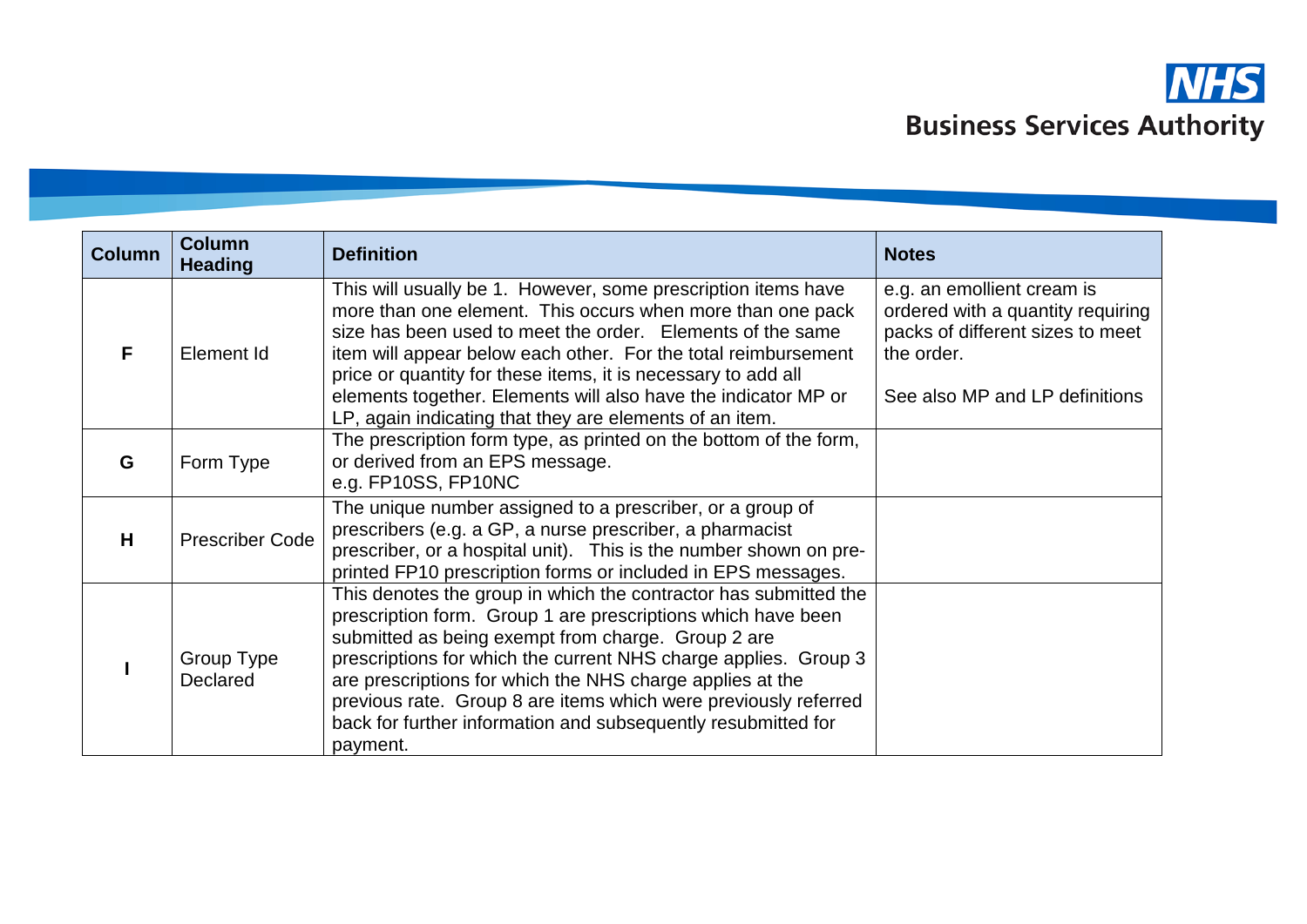

| <b>Column</b> | <b>Column</b><br><b>Heading</b> | <b>Definition</b>                                                                                                                                                                                                                                                                                                                                                                                                                                     | <b>Notes</b>                                                                                                                                                                            |
|---------------|---------------------------------|-------------------------------------------------------------------------------------------------------------------------------------------------------------------------------------------------------------------------------------------------------------------------------------------------------------------------------------------------------------------------------------------------------------------------------------------------------|-----------------------------------------------------------------------------------------------------------------------------------------------------------------------------------------|
|               | <b>Charge Status</b>            | This denotes the group, or charge status of the item, as<br>processed. '1' indicates that the item was exempt from NHS<br>prescription charge, '2' that the item was subject to the current<br>NHS prescription charge, and '3' that it is subject to the previous<br>NHS prescription charge.                                                                                                                                                        |                                                                                                                                                                                         |
| K             | Charges<br>Payable              | This shows the number of NHS prescription charges payable by<br>the patient. This will be '0' if the patient is entitled to exemption<br>from payment, or if the item was not dispensed, or was referred<br>back or disallowed.                                                                                                                                                                                                                       | See Drug Tariff part XVI                                                                                                                                                                |
|               | <b>Product</b><br>Description   | A description of the product for which the contractor has been<br>reimbursed, as defined by the Dictionary of Medicines and<br>Devices (dm+d). Where this is an actual product, the<br>description includes the name of the proprietary or generic item,<br>along with the supplier/manufacturer name. Where the product<br>is a prescribable generic, the description of the generic product<br>without supplier or trade name information is given. | An entry of 'None' is displayed<br>where the product has not been<br>dispensed, or was returned or<br>disallowed.                                                                       |
| M             | <b>Snomed Code</b>              | SNOMED CT is a universal identifying coding system which is<br>used by the Dictionary of Medicines and Devices (dm+d). The<br>SNOMED code is unique to a product.                                                                                                                                                                                                                                                                                     | Due to limitations opening long<br>numeric strings in spreadsheet<br>programmes the SNOMED<br>Code is prefixed with 'SC-' so<br>that the integrity of the numeric<br>value is retained. |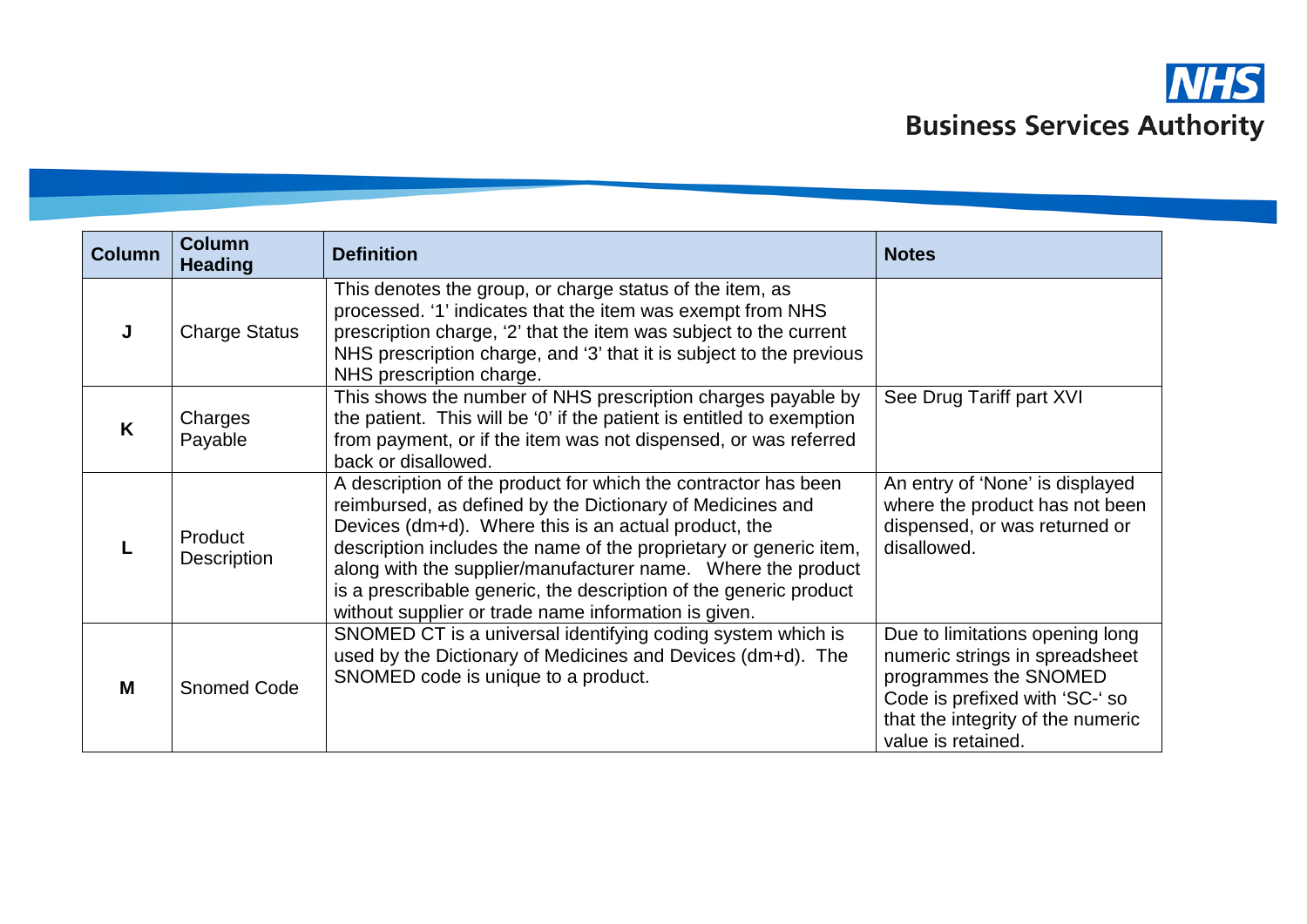

| <b>Column</b> | <b>Column</b><br><b>Heading</b>   | <b>Definition</b>                                                                                                                                                                                                                                                 | <b>Notes</b>                                                                                                                                                       |
|---------------|-----------------------------------|-------------------------------------------------------------------------------------------------------------------------------------------------------------------------------------------------------------------------------------------------------------------|--------------------------------------------------------------------------------------------------------------------------------------------------------------------|
| N             | Quantity                          | The quantity of the appliance or reagent that has been<br>reimbursed. Where the product is packed in a special container,<br>the quantity may be expressed as the number of special<br>containers dispensed.                                                      | e.g. Two packs of 30 Nelaton<br>catheters which must be<br>supplied as special containers<br>will have a pack size of 30 and a<br>quantity of 2 i.e. 60 catheters. |
| $\mathbf O$   | Unit Of Measure                   | A description of the physical entity that can be handled i.e.<br>catheter, device, dressing, ml. The unit of measure is given<br>where this is appropriate to the product.                                                                                        |                                                                                                                                                                    |
| P             | Pack Price                        | The price of the pack size used to reimburse the quantity of the<br>product prescribed or endorsed. The price is as listed in Part IX<br>of the Drug Tariff for the dispensing month for which the<br>prescriptions were submitted. Value expressed in Pounds (£) |                                                                                                                                                                    |
| Q             | Pack Size                         | The pack size used to reimburse the quantity of the product<br>prescribed or endorsed.                                                                                                                                                                            |                                                                                                                                                                    |
| $\mathsf{R}$  | <b>Basic Price</b>                | The basic price is the Net Ingredient Cost for the quantity<br>supplied of those appliances and chemical reagents as listed in<br>Part IX of the Drug Tariff. Value expressed in Pounds $(E)$                                                                     | See Drug Tariff Part II Clause 8.                                                                                                                                  |
| $\mathbf{s}$  | Payment For<br><b>Consumables</b> | Not Applicable. This applies to Pharmacy contractors only.                                                                                                                                                                                                        |                                                                                                                                                                    |
|               | Payment For<br>Containers         | Not Applicable. This applies to Pharmacy contractors only.                                                                                                                                                                                                        |                                                                                                                                                                    |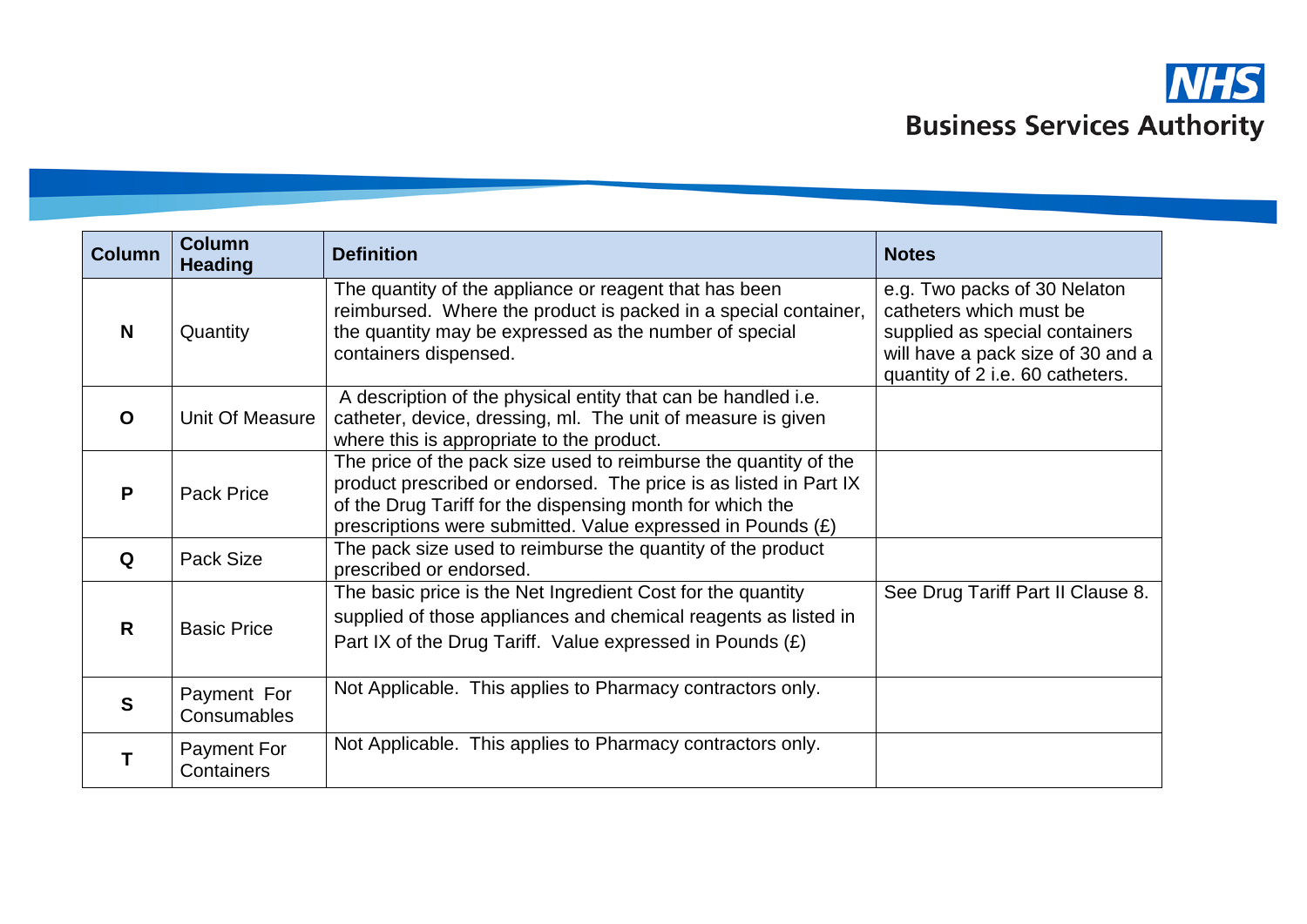

| <b>Column</b> | <b>Column</b><br><b>Heading</b> | <b>Definition</b>                                                                                                                                                                                                                                                                                                                                                                                             | <b>Notes</b>                                                                                                                                                                      |
|---------------|---------------------------------|---------------------------------------------------------------------------------------------------------------------------------------------------------------------------------------------------------------------------------------------------------------------------------------------------------------------------------------------------------------------------------------------------------------|-----------------------------------------------------------------------------------------------------------------------------------------------------------------------------------|
| U             | <b>NB</b>                       | Denotes Broken Bulk has been claimed by the dispensing<br>contractor.<br>When the quantity ordered on a prescription form is other than<br>the minimum quantity obtainable, and the contractor cannot<br>readily dispose of any remainder purchased to cover the order,<br>payment will be made for the whole quantity purchased.<br>Prescription forms must be endorsed 'BB' with the pack size<br>supplied. | BB endorsement required.<br>See Drug Tariff Part II Clause<br>11 and <b>Alphabetical Guide to</b><br><b>Prescription Endorsement</b><br>http://www.nhsbsa.nhs.uk/1119.<br>aspx    |
| $\mathbf{V}$  | CC                              | Not Applicable. This applies to Pharmacy contractors only.                                                                                                                                                                                                                                                                                                                                                    |                                                                                                                                                                                   |
| W             | DA                              | The item has been disallowed as it is not valid to prescribe. No<br>reimbursement has been given.                                                                                                                                                                                                                                                                                                             |                                                                                                                                                                                   |
| X             | DA Value                        | The code denoting the reason for which the item has been<br>disallowed.                                                                                                                                                                                                                                                                                                                                       | See Appendix B                                                                                                                                                                    |
| Υ             | EX                              | Denotes that due to exceptional circumstances, out-of-pocket<br>expenses have been incurred in obtaining an appliance or<br>reagent. The contractor must endorse 'XP' or 'OOP'                                                                                                                                                                                                                                | XP or OOP endorsement<br>required.<br>See Drug Tariff Part II Clause<br>12 and Alphabetical Guide to<br><b>Prescription Endorsement</b><br>http://www.nhsbsa.nhs.uk/1119.<br>aspx |
| Z             | <b>EX Value</b>                 | The full amount of out-of -pocket expenses incurred (if this is<br>over 50p). Value expressed in Pounds (£)                                                                                                                                                                                                                                                                                                   |                                                                                                                                                                                   |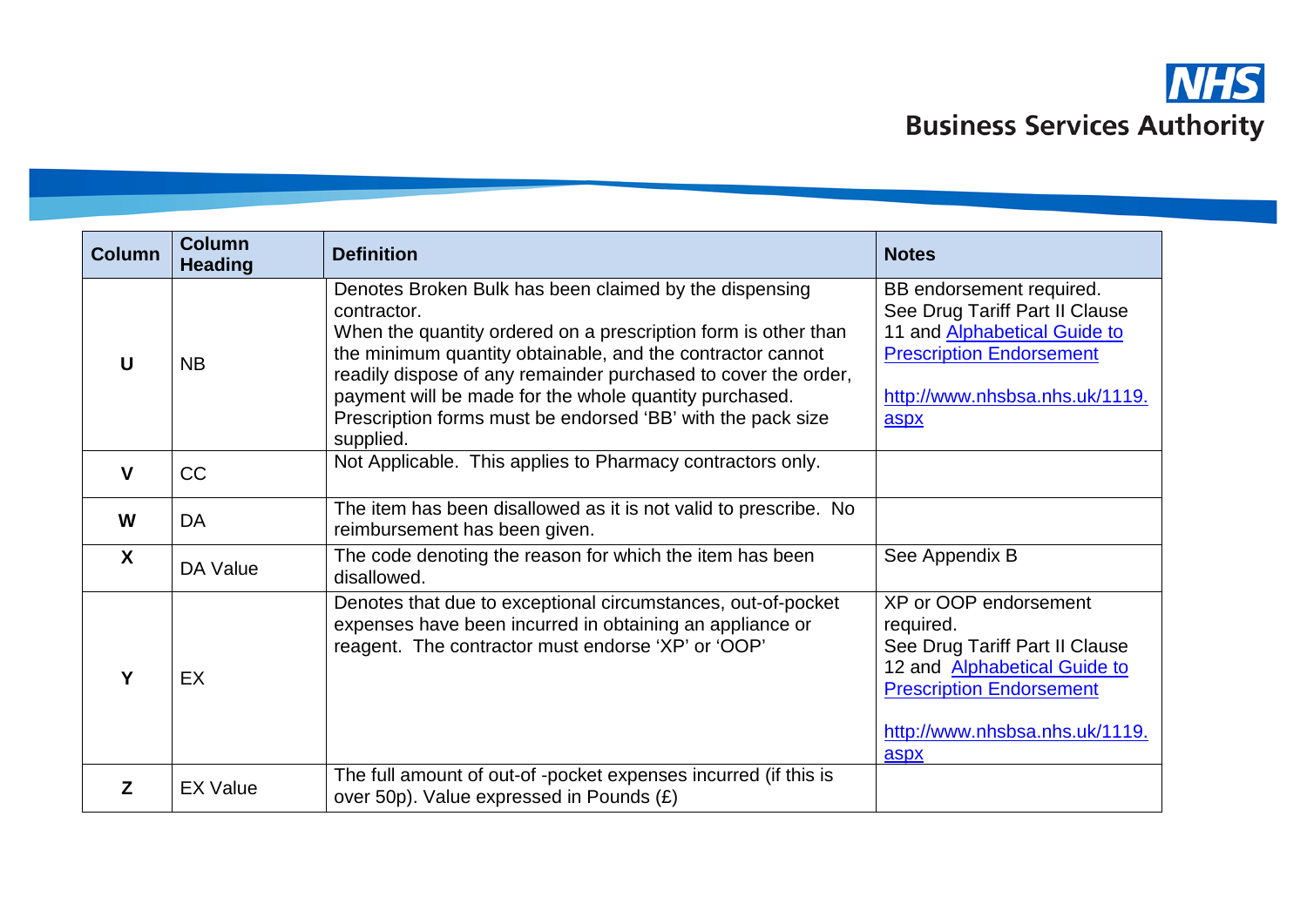

| <b>Column</b> | <b>Column</b><br><b>Heading</b> | <b>Definition</b>                                                                                                                                                                                                                                                                                                                                                                                                   | <b>Notes</b>                                                                                           |
|---------------|---------------------------------|---------------------------------------------------------------------------------------------------------------------------------------------------------------------------------------------------------------------------------------------------------------------------------------------------------------------------------------------------------------------------------------------------------------------|--------------------------------------------------------------------------------------------------------|
| AA            | <b>GN</b>                       | Information purposes only.<br>The item was prescribed generically and endorsed with a<br>branded product, on which reimbursement was based. This<br>indicates that it was necessary to reimburse the endorsed<br>branded product rather than the prescribed generic, but<br>acknowledges that the prescriber did prescribe the product<br>generically.                                                              |                                                                                                        |
| <b>AB</b>     | IP                              | IP indicates that an invoice price has been endorsed and paid.<br>It is required for less common products and for specials and<br>imported unlicensed medicines not listed in Part VIIIB of the<br><b>Drug Tariff.</b>                                                                                                                                                                                              | See Alphabetical Guide to<br><b>Prescription Endorsement</b><br>http://www.nhsbsa.nhs.uk/1119.<br>aspx |
| <b>AC</b>     | <b>IP Value</b>                 | This is the value of the Invoice Price endorsed. The price<br>endorsed should be the price for the pack supplied, with pack<br>size clearly stated. The price reimbursed is calculated from the<br>price per pack and the quantity dispensed. It is assumed that<br>any price endorsed refers to the pack, unless it is clear that the<br>price refers to the quantity dispensed. Value expressed in<br>Pounds (£). |                                                                                                        |
| <b>AD</b>     | LР                              | Denotes an item for which more than one pack size has been<br>used to meet an order (i.e. a Multiple Pack item). This is the last<br>element in a multiple pack item, and follows on from the last MP<br>value. (See also definition for MP)                                                                                                                                                                        | See also MP                                                                                            |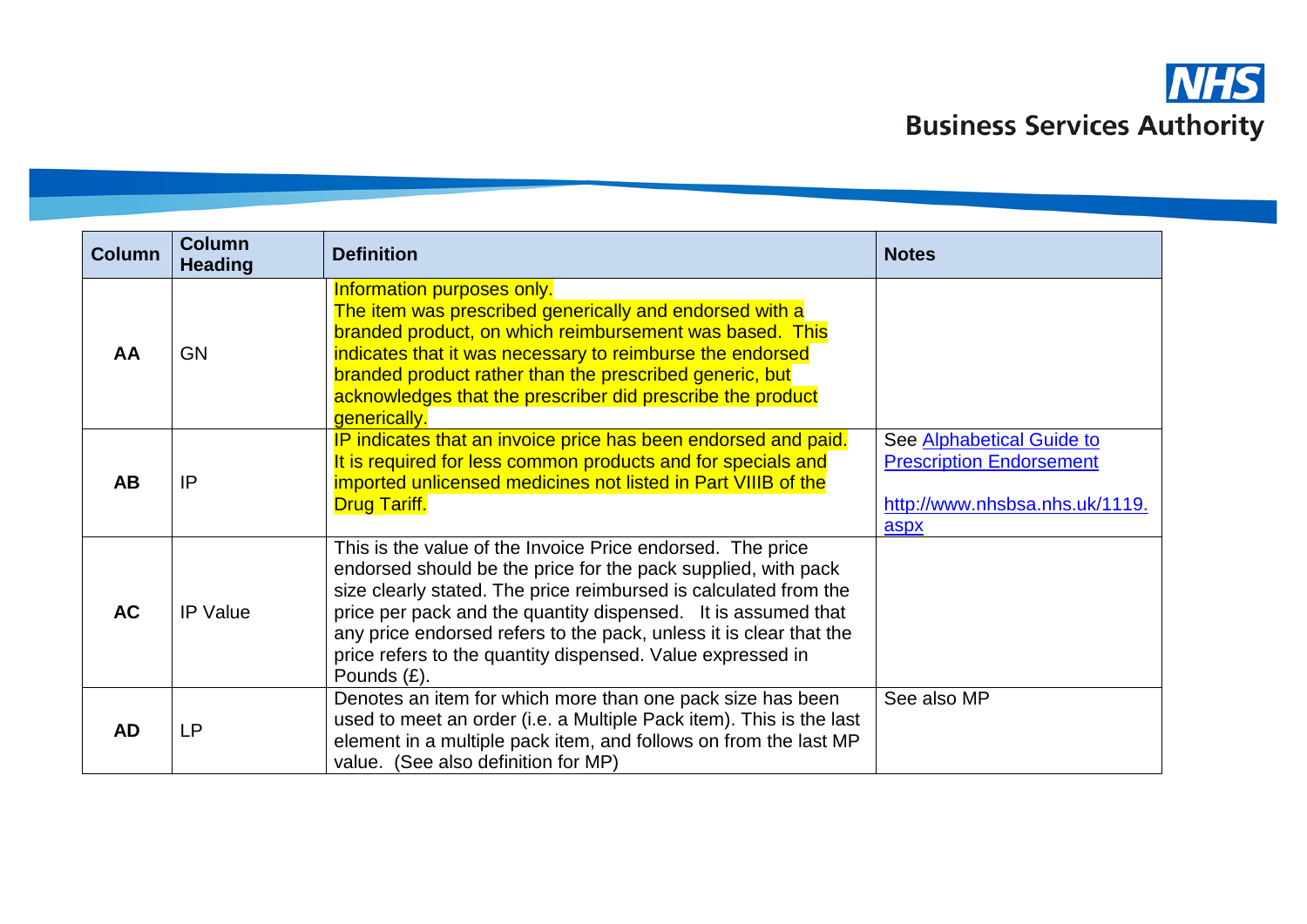

| <b>Column</b> | <b>Column</b><br><b>Heading</b> | <b>Definition</b>                                                                                                                                                                                                          | <b>Notes</b>                                                                                                               |
|---------------|---------------------------------|----------------------------------------------------------------------------------------------------------------------------------------------------------------------------------------------------------------------------|----------------------------------------------------------------------------------------------------------------------------|
| AE            | LP Value                        | This number is added against the last element in a multiple pack<br>item i.e. it shows the total number of packs used to meet the<br>order.                                                                                |                                                                                                                            |
| <b>AF</b>     | <b>MC</b>                       | Not Applicable. This applies to Pharmacy contractors only.                                                                                                                                                                 |                                                                                                                            |
| AG            | <b>MC Value</b>                 | Not Applicable. This applies to Pharmacy contractors only.                                                                                                                                                                 |                                                                                                                            |
| <b>AH</b>     | <b>MF</b>                       | Indicates that an additional fee has been claimed in respect of a<br>product requiring measurement and indicated "measured and<br>fitted" using the endorsement MF.                                                        | If allowed, the fee in pounds $(E)$<br>is shown in column BE, BF or<br>BG depending upon the type of<br>appliance product. |
| <b>AI</b>     | MI                              | Not Applicable. This applies to Pharmacy contractors only.                                                                                                                                                                 |                                                                                                                            |
| <b>AJ</b>     | MI Value                        | Not Applicable. This applies to Pharmacy contractors only.                                                                                                                                                                 |                                                                                                                            |
| AK            | MP                              | Denotes an item for which more than one pack size has been<br>used to meet an order (i.e. a Multiple Pack item). There will<br>always be a Last Pack (LP) element to the prescription item<br>(See also definition for LP) | See also LP                                                                                                                |
| <b>AL</b>     | <b>MP Value</b>                 | This shows whether the element is the first or a subsequent<br>element of the multiple pack used to meet an order.                                                                                                         |                                                                                                                            |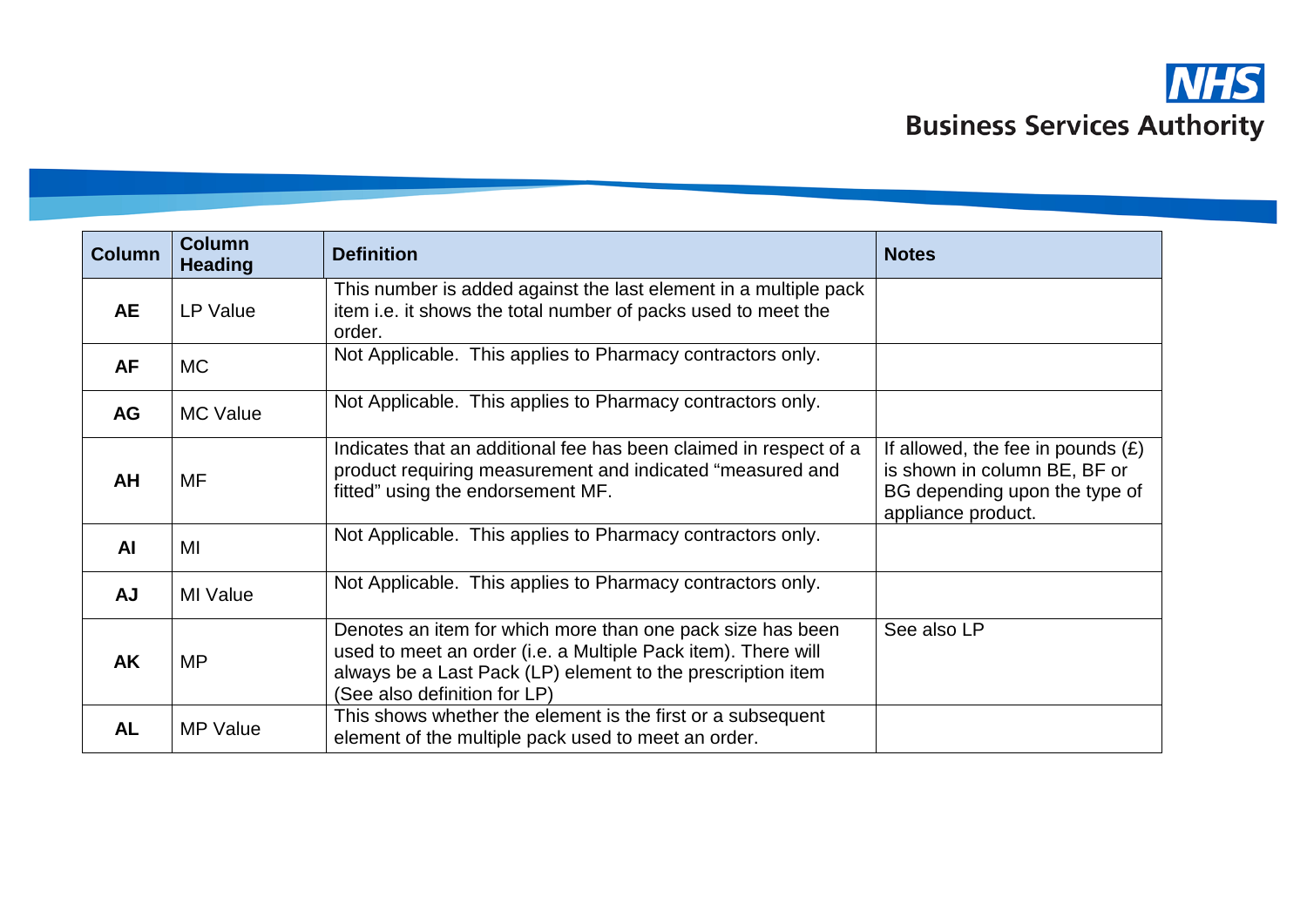

| <b>Column</b> | <b>Column</b><br><b>Heading</b> | <b>Definition</b>                                                                                                                                                                                                                                                                       | <b>Notes</b>                                                                                                                                                                                                                                             |
|---------------|---------------------------------|-----------------------------------------------------------------------------------------------------------------------------------------------------------------------------------------------------------------------------------------------------------------------------------------|----------------------------------------------------------------------------------------------------------------------------------------------------------------------------------------------------------------------------------------------------------|
| <b>AM</b>     | <b>NC</b>                       | Items which are counted as prescriptions i.e. attract a<br>professional fee, and are submitted within the chargeable group,<br>but are "no charge" items for which the patient does not pay an<br>NHS prescription charge. For example an appliance ordered<br>with additional options. | e.g. a lymphoedema garment is<br>ordered with a zipper. The<br>garment and the zipper are<br>priced separately. The<br>contractor receives two fees, but<br>the patient pays one charge, the<br>zipper being free of charge.<br>See Drug Tariff part XVI |
| <b>AN</b>     | <b>NC Value</b>                 | This is an indication of a No Charge item which relates to a<br>prescription submitted within the chargeable group. Where it<br>applies, this will always show a value of 1.                                                                                                            |                                                                                                                                                                                                                                                          |
| <b>AO</b>     | <b>ND</b>                       | Where an item has not been dispensed, and the dispenser has<br>indicated this by scoring through the prescribed product and<br>endorsed ND immediately adjacent to the product name.                                                                                                    | Dispenser requested to score<br>through product and endorse<br><b>ND</b>                                                                                                                                                                                 |
| <b>AP</b>     | <b>RB</b>                       | The item has been referred back to the dispenser for further<br>information before it can be processed and correctly reimbursed.                                                                                                                                                        |                                                                                                                                                                                                                                                          |
| <b>AQ</b>     | <b>RB</b> Value                 | Code denoting the reason for which the item was referred back<br>to the dispenser.                                                                                                                                                                                                      | See Appendix A.                                                                                                                                                                                                                                          |
| <b>AR</b>     | <b>SF</b>                       | Not Applicable. This applies to Pharmacy contractors only.                                                                                                                                                                                                                              |                                                                                                                                                                                                                                                          |
| <b>AS</b>     | <b>SF Value</b>                 | Not Applicable. This applies to Pharmacy contractors only.                                                                                                                                                                                                                              |                                                                                                                                                                                                                                                          |
| <b>AT</b>     | ZD                              | Not Applicable. This applies to Pharmacy contractors only.                                                                                                                                                                                                                              |                                                                                                                                                                                                                                                          |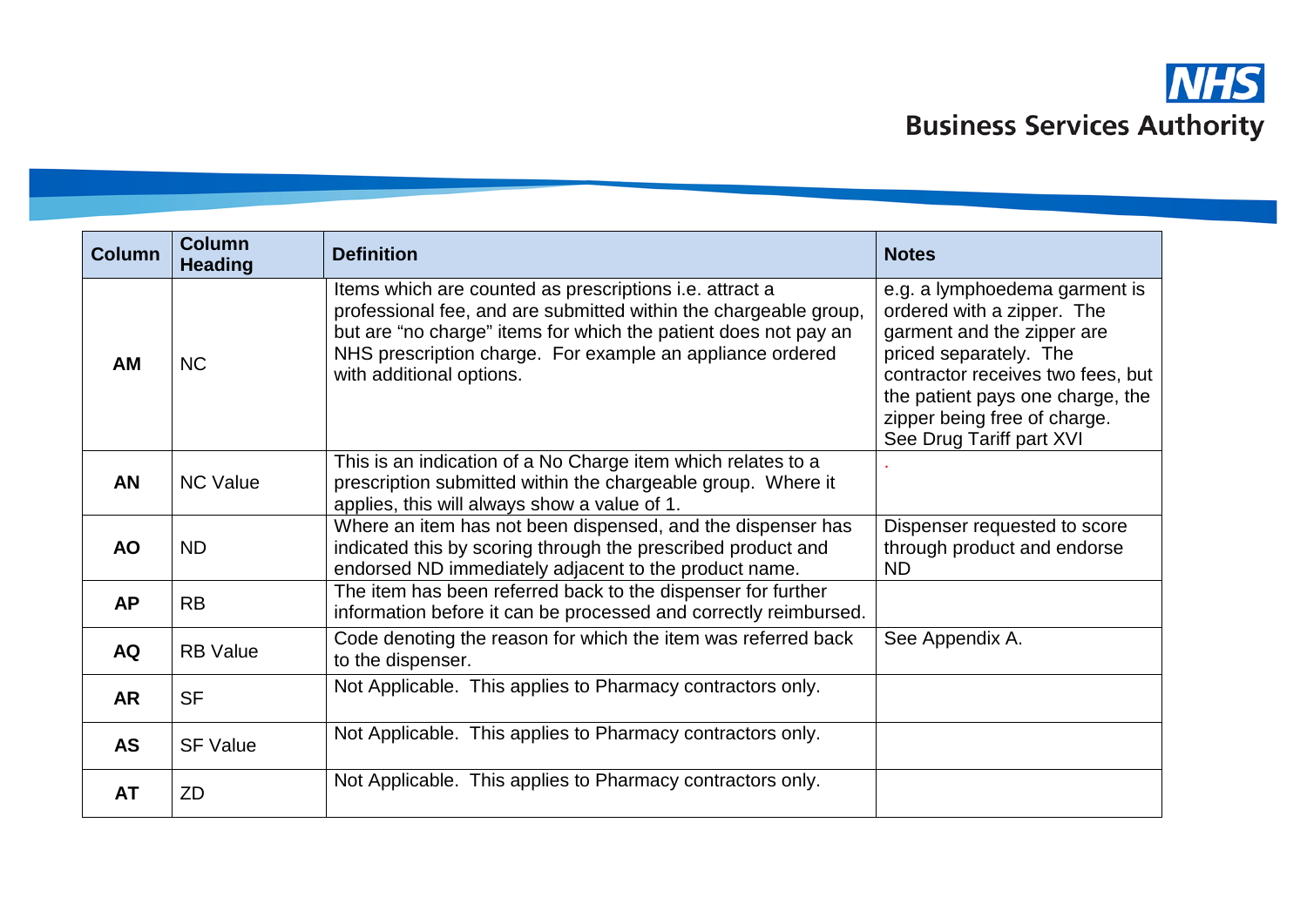

| <b>Column</b> | Column<br><b>Heading</b>                      | <b>Definition</b>                                                                                                                                 | <b>Notes</b>                   |
|---------------|-----------------------------------------------|---------------------------------------------------------------------------------------------------------------------------------------------------|--------------------------------|
| <b>AU</b>     | <b>LB</b>                                     | Not Applicable. This applies to Pharmacy contractors only.                                                                                        |                                |
| AV            | <b>LC</b>                                     | Not Applicable. This applies to Pharmacy contractors only.                                                                                        |                                |
| <b>AW</b>     | LE                                            | This is obsolete and not currently used.                                                                                                          |                                |
| <b>AX</b>     | LF                                            | This is obsolete and not currently used.                                                                                                          |                                |
| <b>AY</b>     | <b>SDR</b><br>Professional<br>Fee Value       | This is a Standard Discount Rate prescription item. All<br>prescription items attract a Professional fee: the value is<br>expressed in Pounds (£) | <b>Drug Tariff Part IIIB/1</b> |
| AZ            | <b>SDR</b><br>Professional<br>Fee Number      | The number of professional fees paid for the prescription item.                                                                                   | See Drug Tariff Part IIIB/1    |
| <b>BA</b>     | <b>ZDR</b><br>Professional<br>Fee Value       | Not Applicable. This applies to Pharmacy contractors only.                                                                                        |                                |
| <b>BB</b>     | ZDR.<br>Professional<br>Fee Number            | Not Applicable. This applies to Pharmacy contractors only.                                                                                        |                                |
| <b>BC</b>     | <b>SP Unlicensed</b><br><b>Meds Fee Value</b> | Not Applicable. This applies to Pharmacy contractors only.                                                                                        |                                |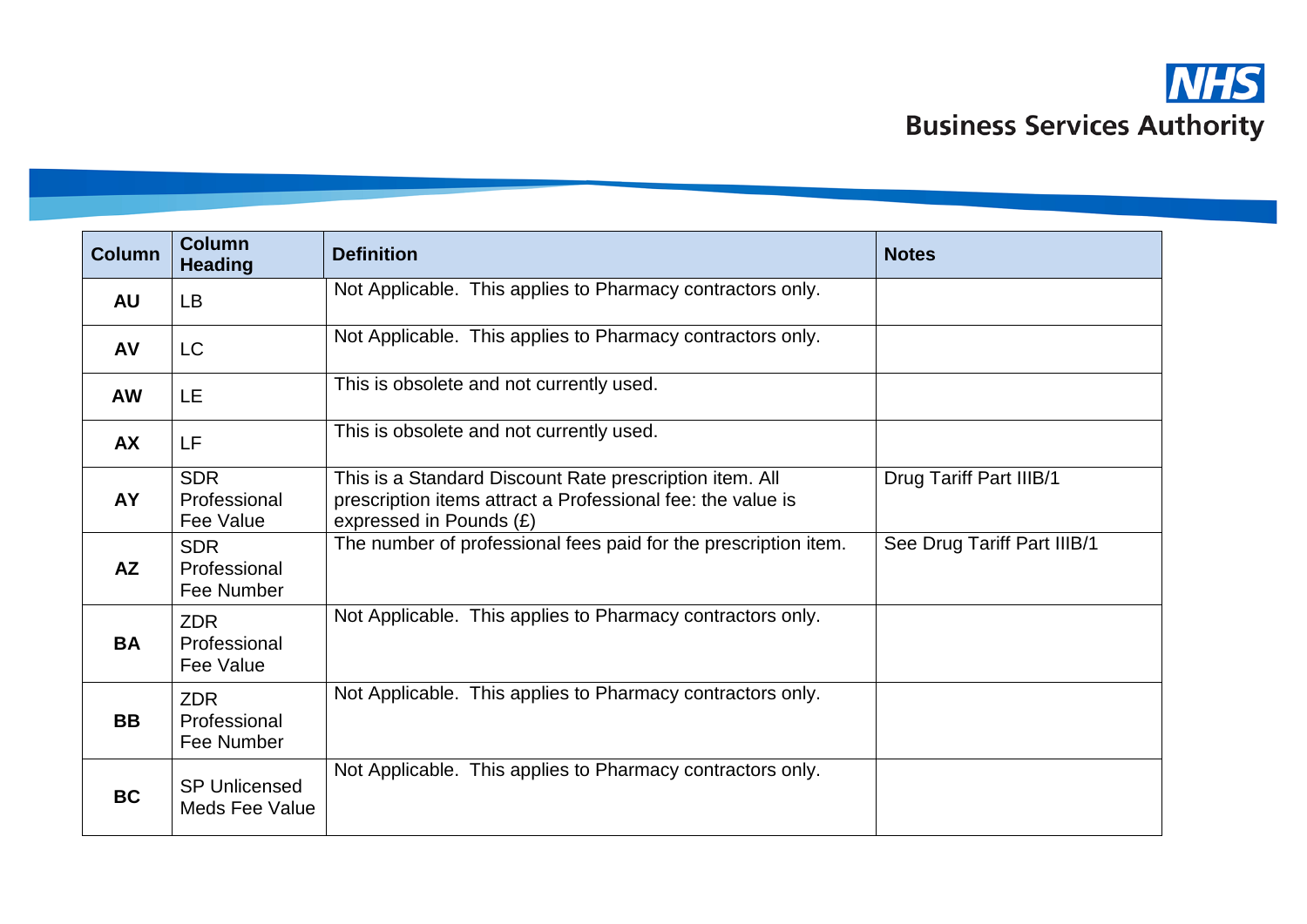

| <b>Column</b> | <b>Column</b><br><b>Heading</b>        | <b>Definition</b>                                                                                                                                                                                                           | <b>Notes</b>                                            |
|---------------|----------------------------------------|-----------------------------------------------------------------------------------------------------------------------------------------------------------------------------------------------------------------------------|---------------------------------------------------------|
| <b>BD</b>     | <b>ED Unlicensed</b><br>Meds Fee Value | Not Applicable. This applies to Pharmacy contractors only.                                                                                                                                                                  |                                                         |
| <b>BE</b>     | <b>MF Hosiery Fee</b><br>Value         | A fee for Elastic Hosiery (Compression Hosiery) requiring<br>measurement and endorsed "measured and fitted" using the<br>endorsement MF. Value expressed in Pounds $(E)$                                                    | MF must be endorsed.<br>See Drug Tariff Part IIIB/2/A/a |
| <b>BF</b>     | <b>MF Truss Fee</b><br>Value           | A fee for Trusses requiring measurement and endorsed<br>"measured and fitted" using the endorsement MF. Value<br>expressed in Pounds (£)                                                                                    | MF must be endorsed.<br>See Drug Tariff Part IIIB/2/A/b |
| <b>BG</b>     | MF Belt & Girdle<br>Fee Value          | A fee for Para stomal garments (belts and girdles) where size is<br>not indicated in the Drug Tariff requiring measurement and<br>endorsed "measured and fitted" using the endorsement MF.<br>Value expressed in Pounds (£) | MF must be endorsed.<br>See Drug Tariff Part IIIB/2/A/c |
| <b>BH</b>     | Methadone Fee<br>Value                 | Not Applicable. This applies to Pharmacy contractors only.                                                                                                                                                                  |                                                         |
| <b>BI</b>     | Methadone<br>Pckgd Dose<br>Fee Value   | Not Applicable. This applies to Pharmacy contractors only.                                                                                                                                                                  |                                                         |
| <b>BJ</b>     | Home Del SR<br>Appl Add Fee<br>Value   | Standard rate appliance additional fee for home delivery of part<br>IXA qualifying items (excluding catheter kits and intermittent self-<br>catheters), Part IXB and Part IXC. Value expressed in Pounds<br>(E)             | See Drug Tariff Part IIIB/2/A/d                         |
| <b>BK</b>     | Home Del HR<br>Appl Add Fee            | Higher rate appliance additional fee for home delivery of<br>catheter kits and intermittent self-catheters. Value expressed in                                                                                              | See Drug Tariff Part IIIB/2/A/e                         |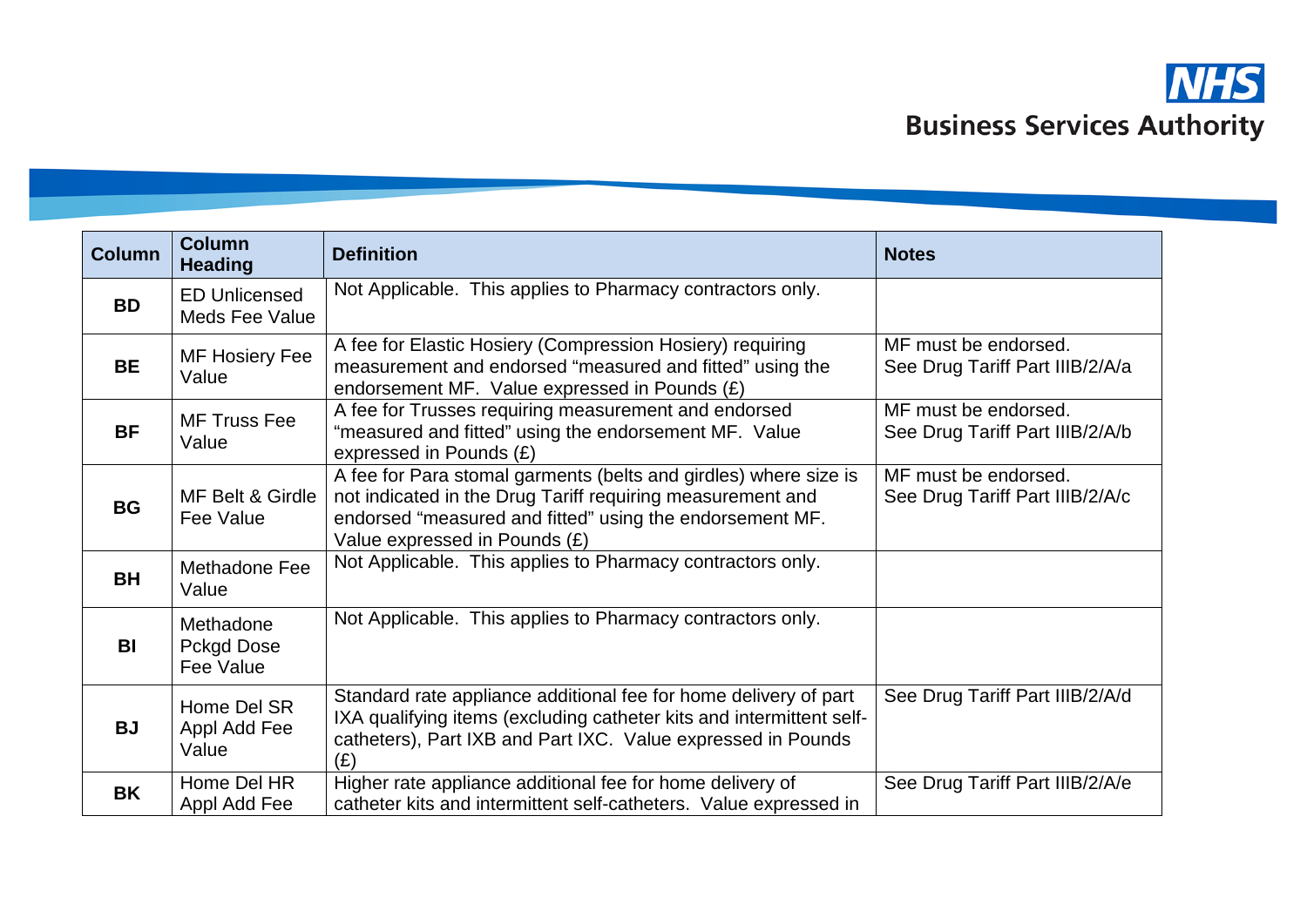| <b>Column</b> | <b>Column</b><br><b>Heading</b>     | <b>Definition</b>                                                                                                                                                                                                                                                                                                                                                                                                                   | <b>Notes</b>                                                                                   |
|---------------|-------------------------------------|-------------------------------------------------------------------------------------------------------------------------------------------------------------------------------------------------------------------------------------------------------------------------------------------------------------------------------------------------------------------------------------------------------------------------------------|------------------------------------------------------------------------------------------------|
|               | Value                               | Pounds (£)                                                                                                                                                                                                                                                                                                                                                                                                                          |                                                                                                |
| <b>BL</b>     | CD Schedule 2<br>Fee Value          | Not Applicable. This applies to Pharmacy contractors only.                                                                                                                                                                                                                                                                                                                                                                          |                                                                                                |
| <b>BM</b>     | CD Schedule 3<br>Fee Value          | Not Applicable. This applies to Pharmacy contractors only.                                                                                                                                                                                                                                                                                                                                                                          |                                                                                                |
| <b>BN</b>     | <b>Expensive Item</b><br>Fee Value  | A fee equivalent to 2% of the net ingredient cost will be payable<br>on all prescription items over £100.00. Value expressed in<br>Pounds (£)                                                                                                                                                                                                                                                                                       | See Drug Tariff Part IIIB/2/B                                                                  |
| <b>BO</b>     | Stoma<br>Customisation<br>Fee Value | A fee payable for every Part IXC prescription item that can be<br>customised. The fee does not have to be claimed and will be<br>paid automatically to those pharmacy and appliance contractors<br>who have informed the NHSBSA of their intention to provide<br>stoma appliance customisation services as an advanced service<br>by the end of the month before they start providing the service.<br>Value expressed in Pounds (£) | See Drug Tariff Part VIC Stoma<br>Customisation                                                |
| <b>BP</b>     | Dispensing<br><b>UUID</b>           | This is a unique identifying code for an item which has been<br>dispensed and claimed through the Electronic Prescription<br>Service (EPS). It does not hold any product information: its<br>purpose is to uniquely identify the dispensed item in an EPS<br>message.                                                                                                                                                               |                                                                                                |
| <b>BQ</b>     | <b>NHS Patient</b><br><b>Number</b> | The patient NHS number captured by NHSBSA from the<br>scanned prescription image or the EPS prescription.                                                                                                                                                                                                                                                                                                                           | For data security reasons only<br>the final 7 digits of the captured<br>NHS patient number are |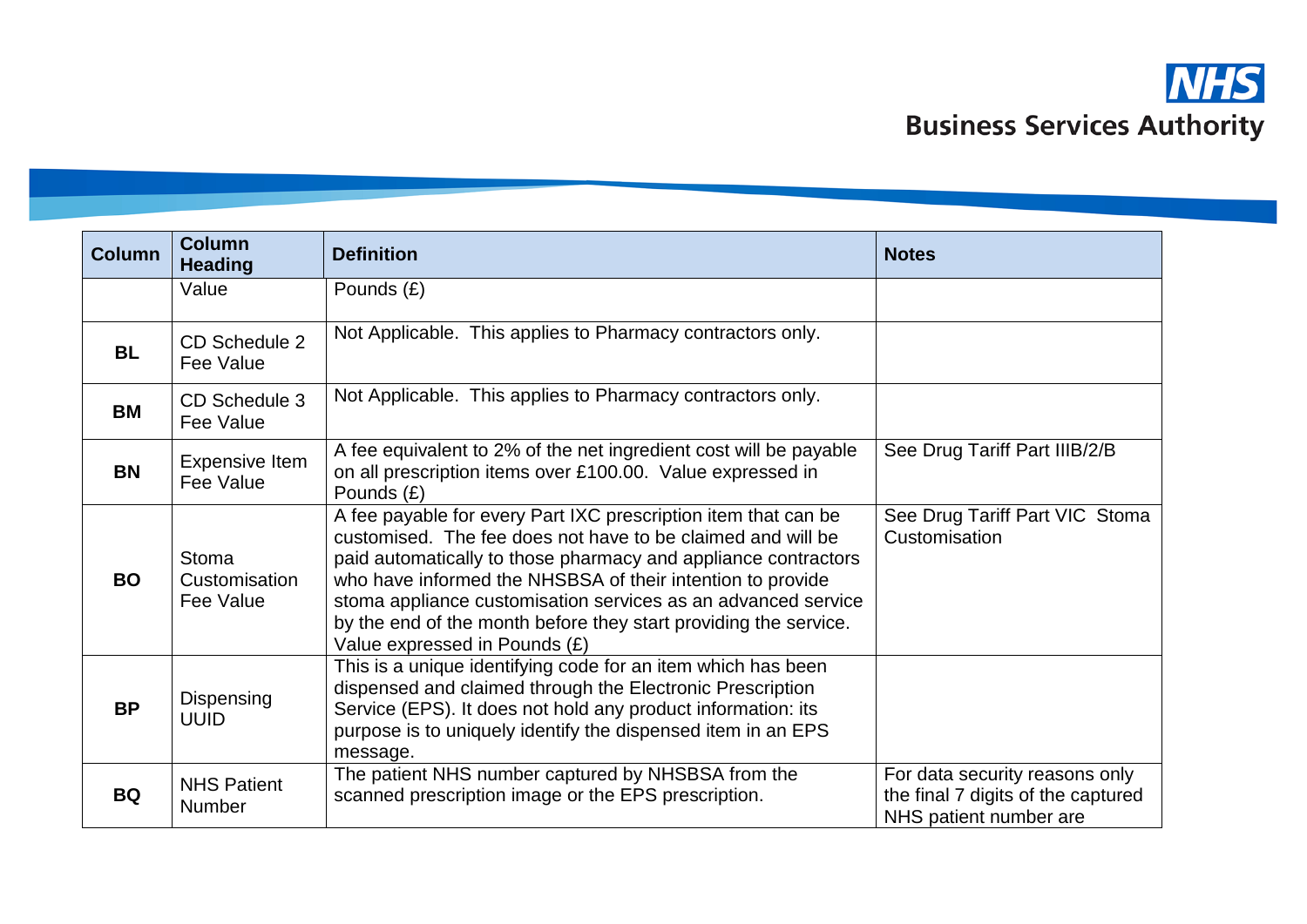

| <b>Column</b> | <b>Column</b><br><b>Heading</b> | <b>Definition</b> | <b>Notes</b>                                                                                                                                                    |
|---------------|---------------------------------|-------------------|-----------------------------------------------------------------------------------------------------------------------------------------------------------------|
|               |                                 |                   | displayed.<br>Note – if the NHS number has<br>been obscured by pharmacy<br>stamps or other marks then it<br>will not be possible to display<br>this data field. |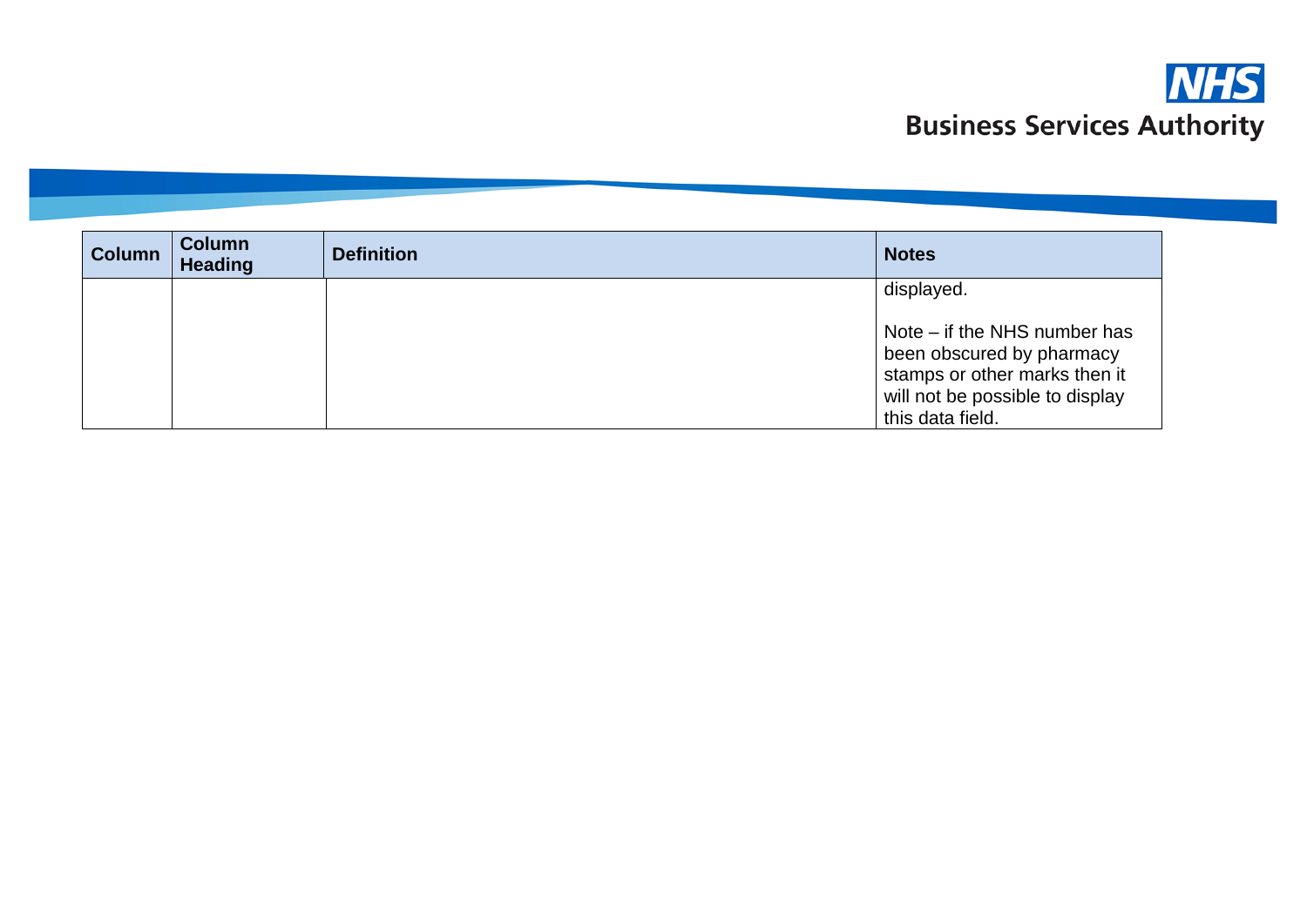# **Appendix A**

### **Referred Back Forms/Items**

The table gives the reason for which the item was referred back.

| <b>Referred Back</b><br><b>Indicator</b> | <b>Referred Back Reason</b>                                                                                                                                                                                                                                                                                           |
|------------------------------------------|-----------------------------------------------------------------------------------------------------------------------------------------------------------------------------------------------------------------------------------------------------------------------------------------------------------------------|
| RB <sub>1</sub> A                        | For orders that are not listed in Part VIIIA of the Drug Tariff all of the following endorsements are<br>required: Supplier/Manufacturer, pack size and basic price (excluding VAT). If a formula has been<br>dispensed and any of the ingredients are not listed in Part VIIIA, please supply the above information. |
| RB <sub>1</sub> B                        | For orders that are not listed in Part VIIIA of the Drug Tariff a Supplier/Manufacturer is required. If a<br>formula has been dispensed and any of the ingredients are not listed in Part VIIIA, please supply the<br>above information.                                                                              |
| RB <sub>1</sub> C                        | For orders that are not listed in Part VIIIA of the Drug Tariff a pack size and basic price (excluding VAT)<br>are required. If a formula has been dispensed and any of the ingredients are not listed in Part VIIIA,<br>please supply the above information.                                                         |
| RB <sub>1</sub> D                        | For unlicensed medicines (specials) where the presentation is a liquid, please clarify the type of liquid,<br>e.g. suspension or solution.                                                                                                                                                                            |
| RB1E                                     | More than one Manufacturer is available for this product. Please indicate which Manufacturer has been<br>supplied.                                                                                                                                                                                                    |
| RB <sub>2</sub> A                        | The order/endorsement is incomplete. The following details must be present: presentation, strength and<br>quantity.                                                                                                                                                                                                   |
| RB <sub>2</sub> B                        | The order/endorsement is incomplete. The presentation must be present.                                                                                                                                                                                                                                                |
| RB <sub>2</sub> C                        | The order/endorsement is incomplete. The strength must be present.                                                                                                                                                                                                                                                    |
| RB <sub>2</sub> D                        | The order/endorsement is incomplete. The quantity must be present.                                                                                                                                                                                                                                                    |
| RB <sub>2</sub> E                        | The order is incomplete. The product name must be present for the item to be processed.                                                                                                                                                                                                                               |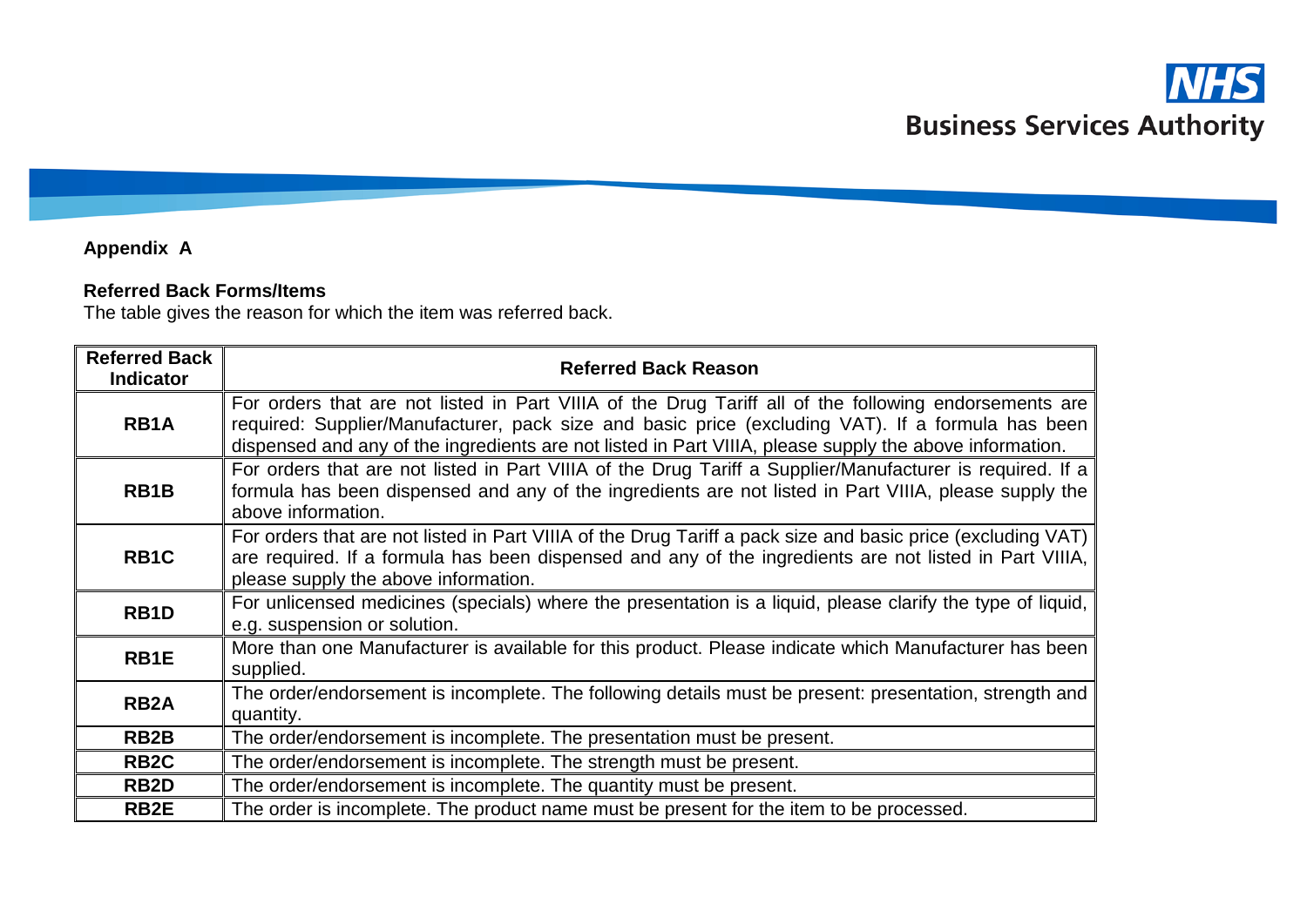

| RB3A            | The Appliance order/endorsement is incomplete. One or more of the following are required: size<br>(length/width), quantity, type and/or Manufacturer's catalogue number. |
|-----------------|--------------------------------------------------------------------------------------------------------------------------------------------------------------------------|
| <b>RB3B</b>     | The Appliance order/endorsement is incomplete. The size (length/width) must be present.                                                                                  |
| RB3C            | The Appliance order/endorsement is incomplete. The quantity must be present.                                                                                             |
| RB3D            | The Appliance order/endorsement is incomplete. The type of Appliance must be present.                                                                                    |
| RB3E            | The Appliance order/endorsement is incomplete. The Manufacturer's catalogue number must be<br>present.                                                                   |
| RB4             | This form is incompatible with the account type in which it has been submitted. Please resubmit in an<br>appropriate account type.                                       |
| RB <sub>5</sub> | The order/endorsement is incomplete. The following details must be present: size of vial, ampoule or<br>cartridge.                                                       |
| RB <sub>6</sub> | For Controlled Drug orders to be processed the Prescriber must include the strength, quantity and<br>presentation required in the order.                                 |
| RB7             | We are unable to determine exactly what was prescribed, or supplied. Please supply additional<br>information that will assist us to process the annotated item(s).       |